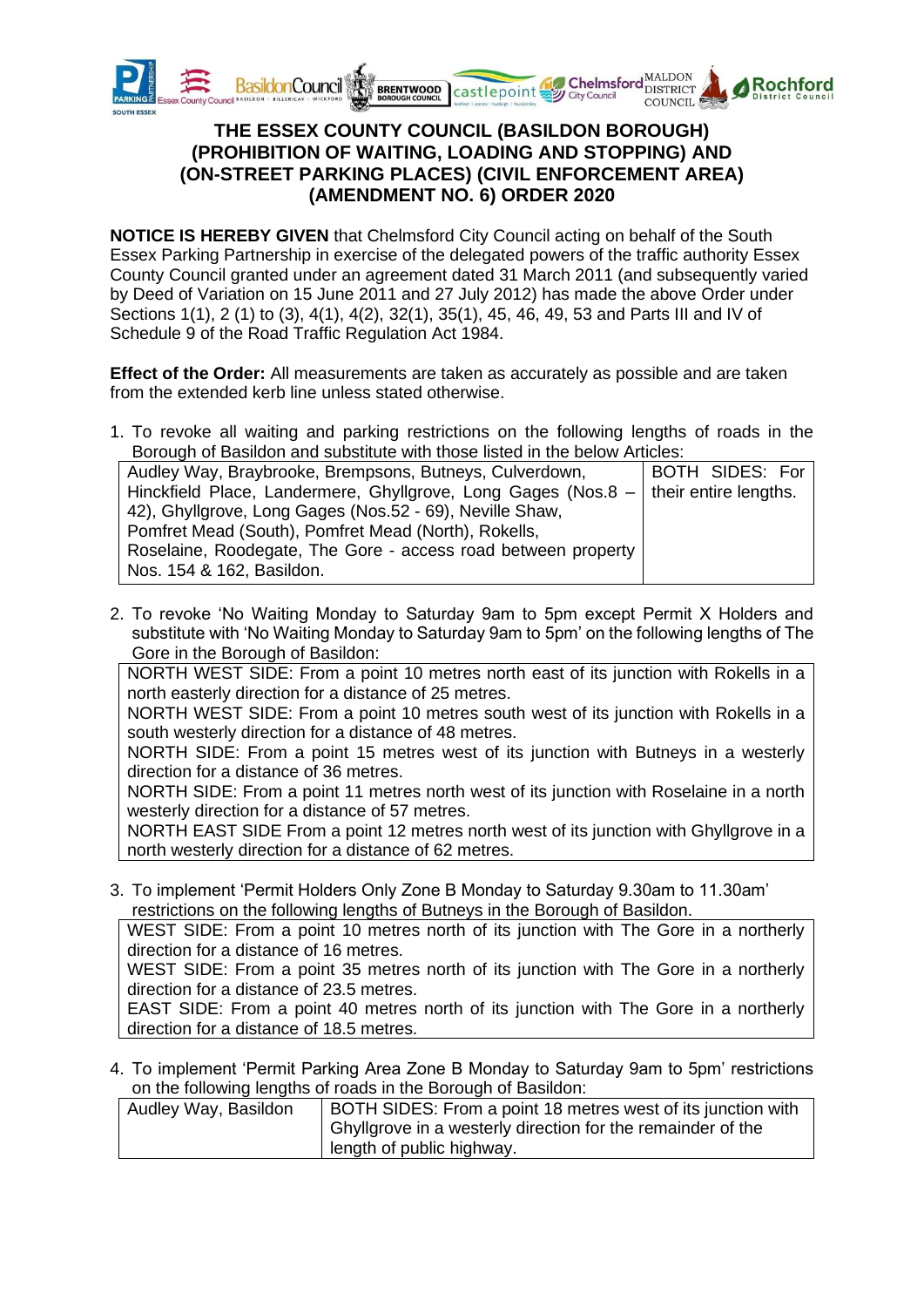| Braybrooke, Basildon                              | BOTH SIDES: For the entire length of the public highway,<br>excluding garage areas.                                                                                                                                                                                                                                                                                                                                                                                                                                                                                                                                                                                                                                                                                                             |
|---------------------------------------------------|-------------------------------------------------------------------------------------------------------------------------------------------------------------------------------------------------------------------------------------------------------------------------------------------------------------------------------------------------------------------------------------------------------------------------------------------------------------------------------------------------------------------------------------------------------------------------------------------------------------------------------------------------------------------------------------------------------------------------------------------------------------------------------------------------|
| Butneys, Basildon                                 | NORTH WEST SIDE: From a point in line with the northern<br>building wall of property No. 3 Chatterford End in a northerly<br>then north easterly direction for the extent of the public<br>highway to a point 14.5 metres south west of its Junction with<br>Landermere.<br>NORTH WEST SIDE: From a point 15 metres north east of its<br>junction with Landermere in a north easterly direction for the<br>extent of the public highway to a point 15 metres south west of<br>its junction with Ghyllgrove, excluding garage areas.<br>SOUTH EAST SIDE: From a point 19 metres north of its<br>junction with Hinckfield Place in a north easterly direction for<br>the extent of the public highway to a point 15 metres south<br>west of its junction with Ghyllgrove, excluding garage areas. |
| Culverdown, Basildon                              | BOTH SIDES: For the entire length of the public highway,<br>excluding garage areas.                                                                                                                                                                                                                                                                                                                                                                                                                                                                                                                                                                                                                                                                                                             |
| Ghyllgrove, Long Gages<br>(Nos.52 - 69), Basildon | BOTH SIDES: From a point 8.5 metres south west of its<br>junction with Ghyllgrove in a south westerly direction for the<br>remainder of the length of public highway.                                                                                                                                                                                                                                                                                                                                                                                                                                                                                                                                                                                                                           |
| Hinckfield Place,<br><b>Basildon</b>              | BOTH SIDES: From a point 10 metres east of its junction with<br>Butneys in an easterly direction for the remainder of the length<br>of public highway.                                                                                                                                                                                                                                                                                                                                                                                                                                                                                                                                                                                                                                          |
| Landermere, Basildon                              | BOTH SIDES: From a point 10 metres north west of its south<br>western junction with Butneys for the extent of the public<br>highway to its north eastern junction with Butneys, excluding<br>garage areas.                                                                                                                                                                                                                                                                                                                                                                                                                                                                                                                                                                                      |
| Neville Shaw, Basildon                            | BOTH SIDES: From its junction with Audley Way in a northerly<br>direction for the extent of the public highway to a point 10<br>metres south of its junction with The Gore.                                                                                                                                                                                                                                                                                                                                                                                                                                                                                                                                                                                                                     |
| Roselaine, Basildon                               | BOTH SIDES: From a point 10 metres north east of its junction<br>with The Gore in a north easterly direction to its junction with<br>Butneys.                                                                                                                                                                                                                                                                                                                                                                                                                                                                                                                                                                                                                                                   |

5. To implement 'Permit Parking Area Zone B Monday to Saturday 9am to 5pm, Except in Signed Bay' restrictions on the following lengths of roads in the Borough of Basildon:

| Brempsons, Basildon                                 | BOTH SIDES: For its entire length of the public highway,<br>excluding garage areas.                                                                                                                                                                                                                                                               |
|-----------------------------------------------------|---------------------------------------------------------------------------------------------------------------------------------------------------------------------------------------------------------------------------------------------------------------------------------------------------------------------------------------------------|
| Ghyllgrove, Long Gages<br>$(Nos.8 - 42)$ , Basildon | BOTH SIDES: From a point 11m south west of its junction with<br>Ghyllgrove in a south westerly direction for the remainder of<br>the length of public highway.                                                                                                                                                                                    |
| Pomfret Mead (South),<br><b>Basildon</b>            | BOTH SIDES: From a point 10 metres east of its junction with<br>The Gore in an easterly direction for the remainder of the<br>length of public highway, excluding an area 1.3 metres east of<br>the rear boundary of No.28 The Gore in an easterly direction<br>for a distance of 4.5 metres & southerly direction for a distance<br>of 3 metres. |
| Pomfret Mead (North),<br><b>Basildon</b>            | BOTH SIDES: From a point 27.6 metres south east of its<br>junction with The Gore for the remainder of the length of public<br>highway                                                                                                                                                                                                             |
| Rokells, Basildon                                   | BOTH SIDES: From a point 10 metres north west of its<br>junction with The Gore in a north westerly direction for the                                                                                                                                                                                                                              |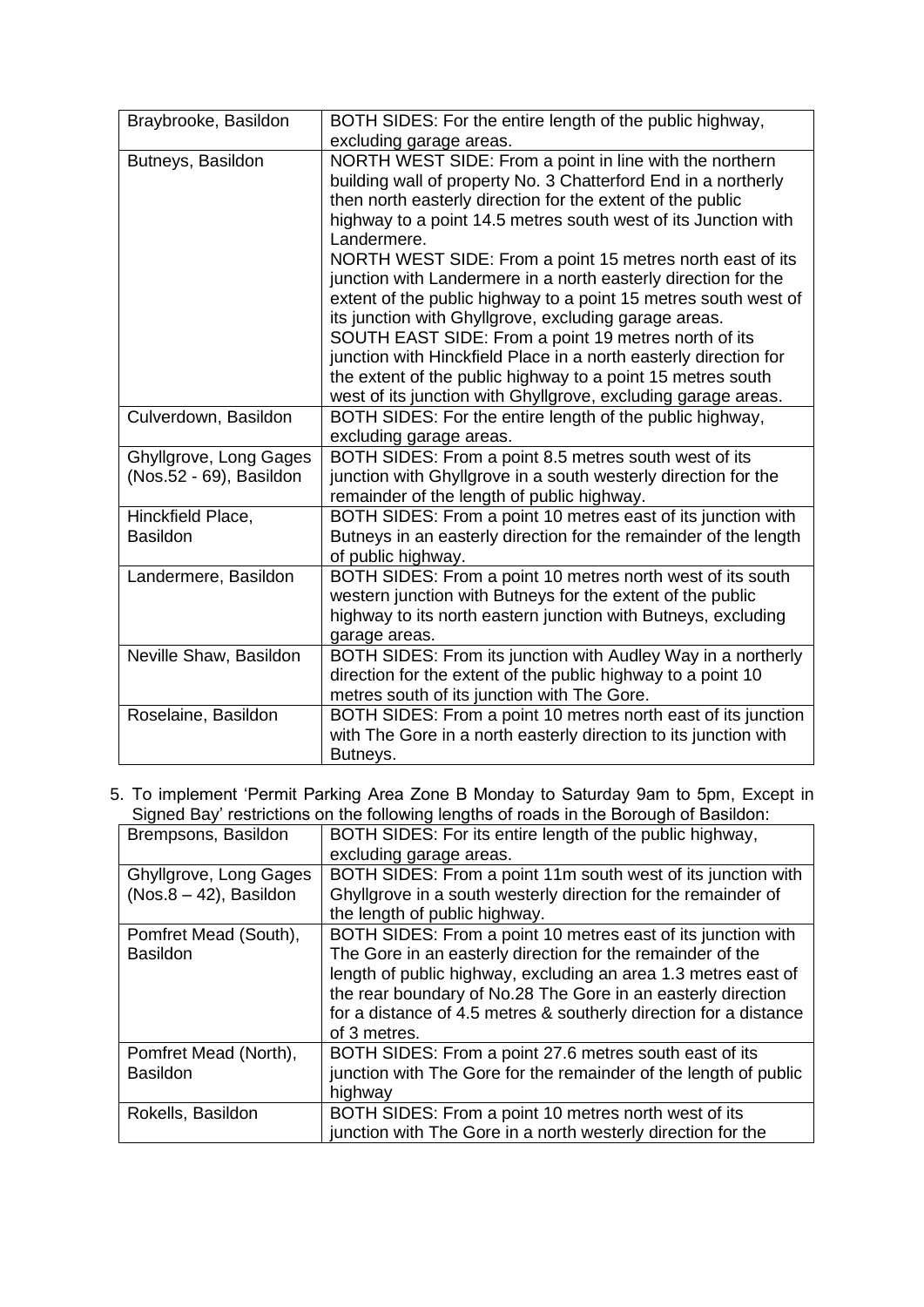|                                                                         | extent of the public highway to its junction with Brempsons,<br>excluding garage areas.                                                                                                                                                                                |
|-------------------------------------------------------------------------|------------------------------------------------------------------------------------------------------------------------------------------------------------------------------------------------------------------------------------------------------------------------|
| Roodegate, Basildon                                                     | BOTH SIDES: From a point 10m north west of its junction with<br>The Gore in a north westerly, then south westerly, then north<br>westerly, then northerly direction for the extent of the public<br>highway to its junction with Brempsons, excluding garage<br>areas. |
| The Gore - access road<br>between property Nos.<br>154 & 162, Basildon. | BOTH SIDES: From a point 10 metres south west of its<br>junction with The Gore in a south westerly direction for the<br>remainder of the length of public highway, excluding garage<br>areas.                                                                          |

6. To implement 'No Waiting at Any Time' parking restrictions on the following lengths roads in the Borough of Basildon:

| Audley Way, Basildon                     | BOTH SIDES: From its junction with Ghyllgrove in a westerly                                                 |
|------------------------------------------|-------------------------------------------------------------------------------------------------------------|
|                                          | direction for a distance of 18 metres.                                                                      |
| Butneys, Basildon                        | BOTH SIDES: From its junction with Ghyllgrove in a south                                                    |
|                                          | westerly direction for a distance of 15 metres.                                                             |
|                                          | EAST SIDE: From a point 11.5 metres south of its junction with                                              |
|                                          | Hinckfield Place in a northerly direction for a distance of 35.5                                            |
|                                          | metres.                                                                                                     |
|                                          | WEST SIDE: From a point 11.5 metres south of its junction with                                              |
|                                          | Hinckfield Place in a northerly direction to a point in line with the                                       |
|                                          | northern building wall of property No. 3 Chatterford Place.                                                 |
|                                          | NORTH WEST SIDE: From a point 15 metres north east its                                                      |
|                                          | junction with Landermere in a south westerly direction for a                                                |
|                                          | distance of 35 metres.                                                                                      |
|                                          | WEST SIDE: From its junction with The Gore in a northerly                                                   |
|                                          | direction for a distance of 10 metres.                                                                      |
|                                          | EAST SIDE: From its junction with The Gore in a northerly                                                   |
|                                          | direction for a distance of 40 metres.                                                                      |
| Ghyllgrove, Long Gages                   | BOTH SIDES: From its junction with Ghyllgrove in a south                                                    |
| (Nos. $8 - 42$ ), Basildon               | westerly direction for distance 11 metres.                                                                  |
| Ghyllgrove, Long Gages                   | BOTH SIDES: From its junction with Ghyllgrove in a south                                                    |
| (Nos. 52 - 69), Basildon                 | westerly direction for distance 8.5 metres.                                                                 |
| Hinckfield Place,                        | BOTH SIDES: From its junction with Butneys in an easterly                                                   |
| <b>Basildon</b>                          | direction for distance 10 metres.                                                                           |
| Landermere, Basildon                     | BOTH SIDES: From its south-western junction with Butneys in                                                 |
|                                          | a north westerly direction for distance 10 metres.                                                          |
| Neville Shaw, Basildon                   | BOTH SIDES: From its junction with The Gore in a southerly                                                  |
|                                          | direction for a distance of 10 metres.                                                                      |
| Pomfret Mead (South),<br><b>Basildon</b> | BOTH SIDES: From its junction with The Gore in an easterly                                                  |
|                                          | direction for a distance of 10 metres.                                                                      |
| Pomfret Mead (North),<br><b>Basildon</b> | BOTH SIDES: From its junction with The Gore in a south<br>easterly direction for a distance of 27.6 metres. |
|                                          |                                                                                                             |
| Rokells, Basildon                        | BOTH SIDES: From its junction with The Gore in a north                                                      |
|                                          | westerly direction for distance 10 metres.                                                                  |
| Roodegate, Basildon                      | BOTH SIDES: From its junction with The Gore in a north                                                      |
|                                          | westerly direction for distance 10 metres.                                                                  |
| Roselaine, Basildon                      | BOTH SIDES: From its junction with The Gore in a north                                                      |
|                                          | easterly direction for distance 10 metres.                                                                  |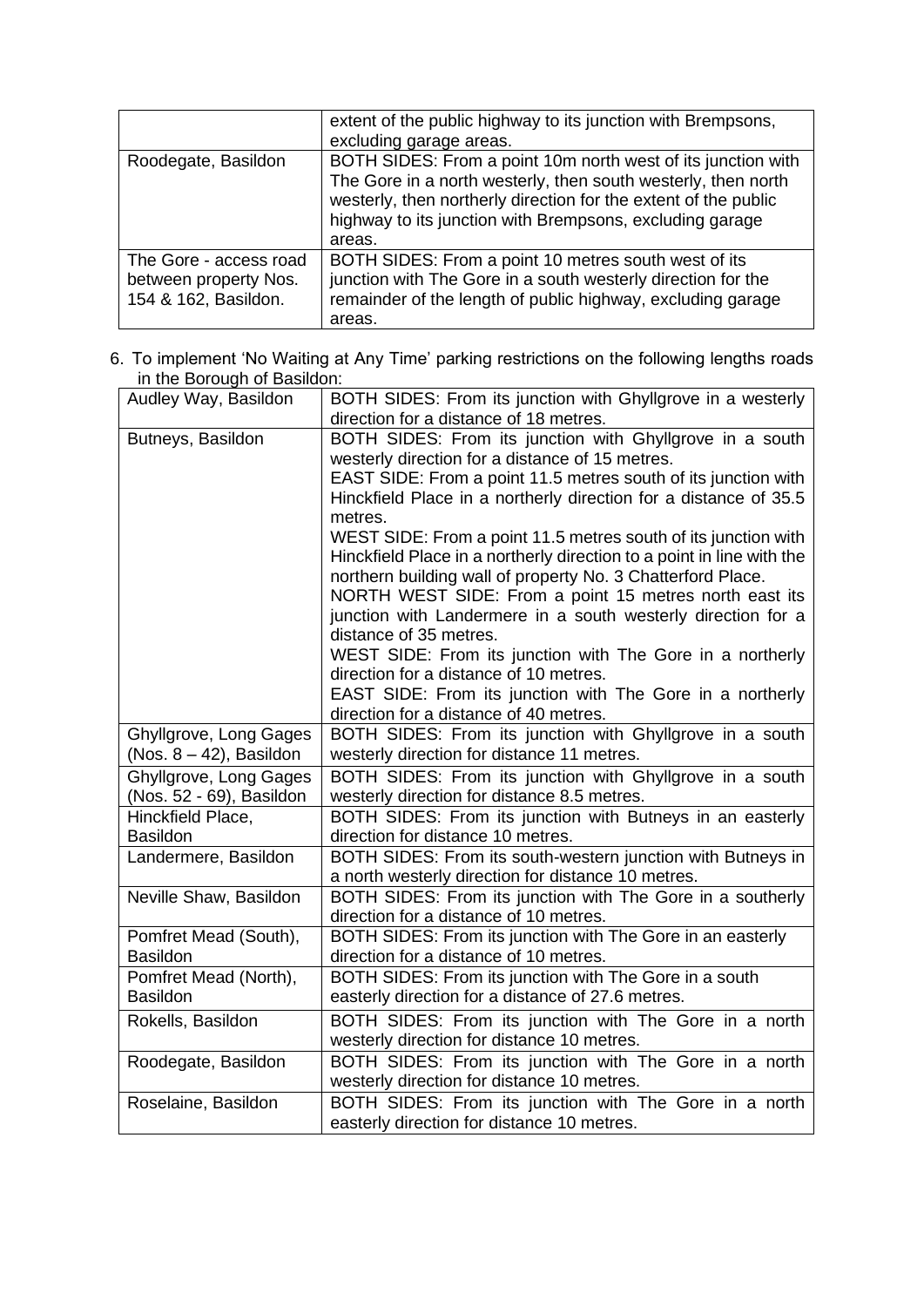| The Gore, Basildon     | NORTH WEST SIDE: From a point 10 metres south west of its<br>junction with Rokells in a north easterly direction to a point 10<br>metres north east of its junction with Rokells. |
|------------------------|-----------------------------------------------------------------------------------------------------------------------------------------------------------------------------------|
| The Gore - access road | BOTH SIDES: From its junction with The Gore in a south                                                                                                                            |
| between property Nos.  | westerly direction for distance 10 metres.                                                                                                                                        |
| 154 & 162, Basildon.   |                                                                                                                                                                                   |

7. To implement 'Disabled Permit Holders Only' parking restrictions within the Permit Parking Area on the following lengths of roads in the Borough of Basildon:

| Brempsons, Basildon | SOUTH EAST SIDE: From the boundary of No's. 36 & 38 in a |
|---------------------|----------------------------------------------------------|
|                     | north easterly direction for a distance of 6 metres.     |
|                     | SOUTH EAST SIDE: From the boundary of No's. 36 & 38 in a |
|                     | south westerly direction for a distance of 6 metres.     |

8. To implement 'Disabled Badge Holders Only' parking restrictions within the Permit Parking Area on the following lengths of roads in the Borough of Basildon:

| Ghyllgrove, Long Gages     | NORTH WEST SIDE: From its north western corner in a north         |
|----------------------------|-------------------------------------------------------------------|
| (Nos. $8 - 42$ ), Basildon | easterly direction for a distance of 5 metres & south easterly    |
|                            | direction for a distance of 2.5 metres.                           |
| Pomfret Mead (South),      | WEST SIDE: From a point 1.3 metres east of the rear boundary      |
| <b>Basildon</b>            | of No. 28 The Gore in an easterly direction for a distance of 4.5 |
|                            | metres and southerly direction for a distance of 3 metres.        |
| Pomfret Mead (North),      | SOUTH EAST SIDE: From its south-eastern corner in a north         |
| <b>Basildon</b>            | westerly direction for a distance of 2.8 metres & south westerly  |
|                            | direction for a distance of 6 metres.                             |
| Rokells, Basildon          | NORTH EAST SIDE: From the boundary of No's. 44 & 46 in a          |
|                            | south easterly direction for a distance of 8 metres.              |
| The Gore - access road     | NORTH EAST SIDE: From a point in line with the north eastern      |
| between property Nos.      | building wall of property Nos.156/158 The Gore in a south         |
| 154 & 162,                 | easterly direction for a distance of 2.8 metres.                  |
| <b>Basildon</b>            |                                                                   |

This Order will be incorporated into The Essex County Council (Basildon Borough) (Prohibition of Waiting, Loading and Stopping) and (On-Street Parking Places) (Civil Enforcement Area) Consolidation Order 2019 by creating tile numbers:

| TQ700 887 revision 0 to revision 1   | TQ700 890 revision 0 to revision 1 |
|--------------------------------------|------------------------------------|
| ∣ TQ700 892 revision 0 to revision 1 | TQ705 887 revision 0 to revision 1 |
| TQ705 890 revision 0 to revision 1   | TQ705 892 revision 0 to revision 1 |

**Further details:** A copy of the draft Order, the plans of the restrictions, and the Order to be amended, together with a copy of this Notice and a Statement of Reasons for proposing the Order, are available at Chelmsford City Council, Civic Centre, Duke Street, Chelmsford, Essex CM1 1JE and Basildon Borough Council, The Basildon Centre, St Martin's Square, Basildon, Essex SS14 1DL where they may be inspected and examined during normal office hours, or online at: [www.chelmsford.gov.uk/parking](http://www.chelmsford.gov.uk/parking)

**Date of operation:** This Order will come into operation on **12 March 2020.**

**Application to the High Court:** Anyone who wishes to question the validity of the Order, or any provision contained in it on the grounds that it is not within the powers conferred by the Road Traffic Regulation Act 1984, or on the grounds that any requirement of that Act, or any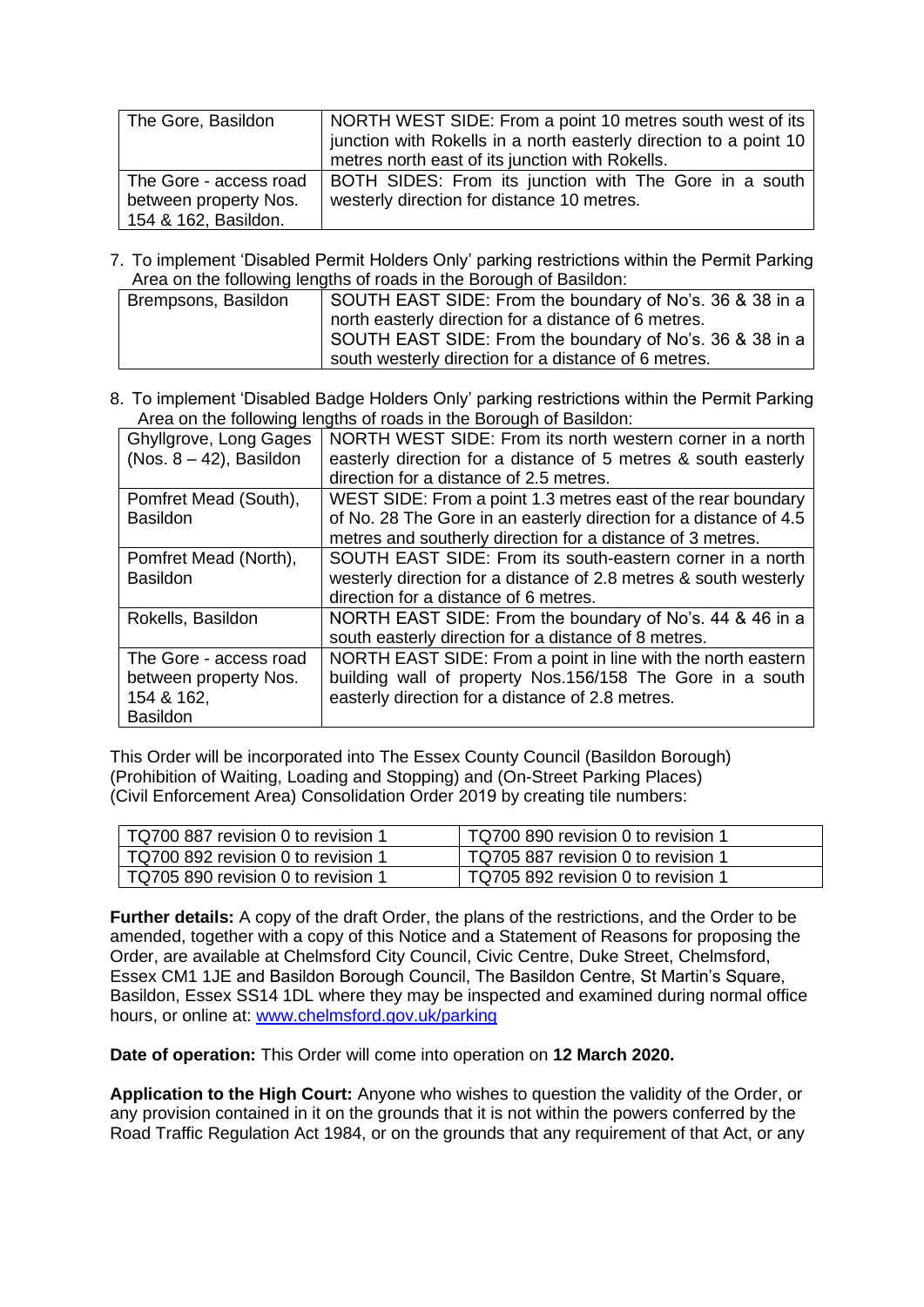instrument made under it, has not been complied with in relation to the Order, may within six weeks from the making of the Order apply to the High Court for this purpose.

South Essex Parking Partnership Manager, South Essex Parking Partnership, Chelmsford City Council, Civic Centre, Duke Street, Chelmsford, Essex CM1 1JE.

## **Dated: 30 January 2020**